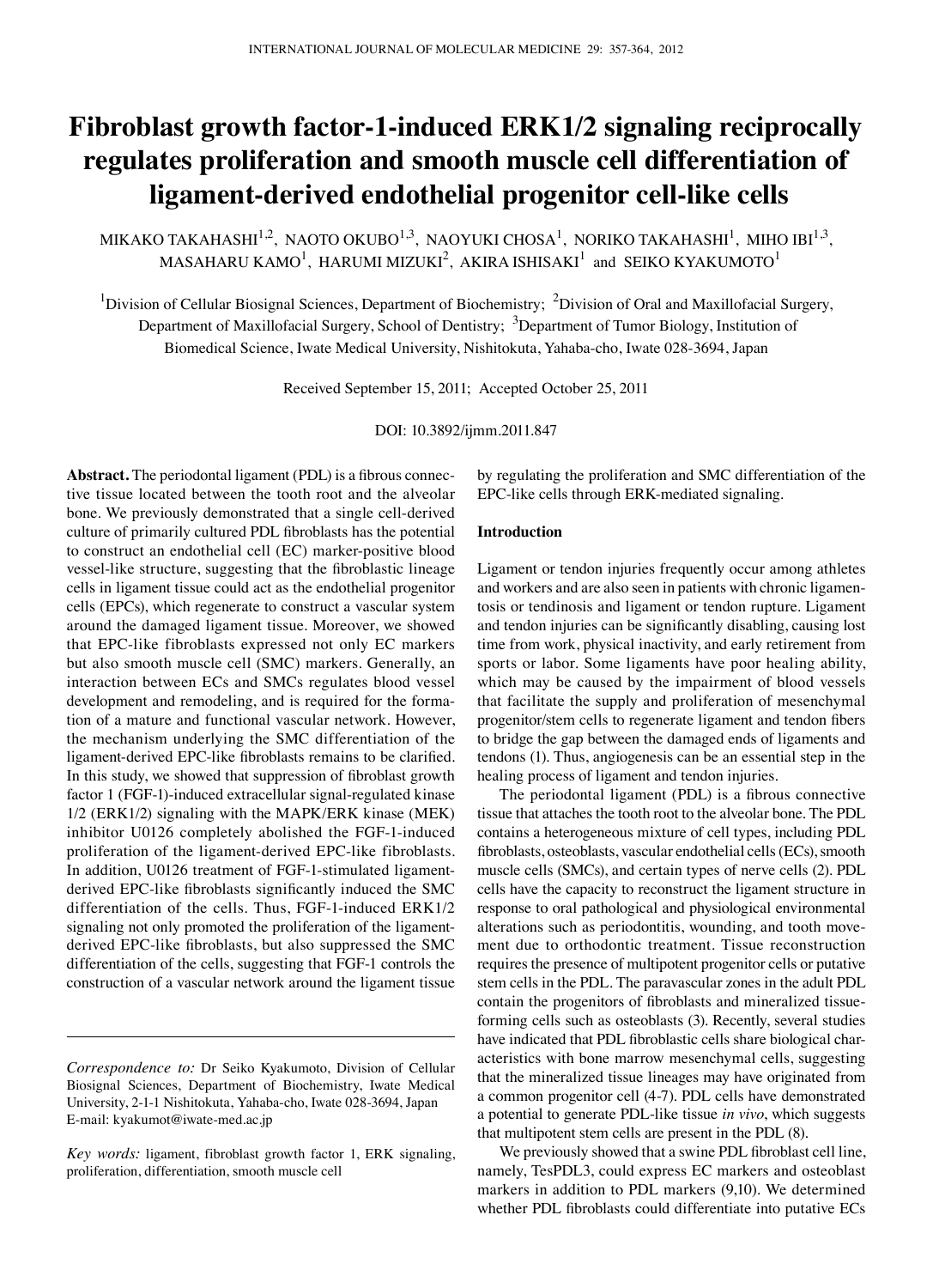that construct blood vessels with a mature lumen by evaluating their ability to vascularize in a 3-dimensional type I collagen scaffold. We established several single cell-derived cultures (SCDCs) from a primary culture of rat PDL fibroblasts. Intriguingly, each SCDC expressed EC-specific markers, in addition to mesenchymal stem cell- and ligament cell-specific markers. SCDC2 cells, which abundantly expressed the definitive EC marker Tie-2, vigorously constructed a blood vessel structure in a phosphoinositide 3-kinase activation-dependent manner, suggesting that SCDC2 cells must be endothelial progenitor cell (EPC)-like cells (11). Intriguingly, SCDC2 cells expressed not only EC markers but also SMC markers. We also previously demonstrated that human umbilical vein endothelium-derived cells retain the ability to transdifferentiate into SMCs under stimulation by activin A of the transforming growth factor-β (TGF-β) superfamily (12,13). However, the molecular mechanisms that control the proliferation and SMC differentiation of ligament-derived EPC-like fibroblasts remain to be elucidated.

Fibroblast growth factors (FGFs) are growth factors involved in the repair and regeneration of tissues (14-16). FGFs were originally identified as a family of proteins that promote fibroblast proliferation, and 22 protein members have been identified. FGFs exert multiple functions by binding to and activating fibroblast growth factor receptors (FGFRs). FGF-induced signaling is mainly mediated via the mitogenactivated protein kinase (MAPK) pathway. Because of their potential biological functions, FGFs have been utilized for the regeneration of damaged tissues, including the skin, blood vessel, muscle, adipose, ligament/tendon, cartilage, bone, tooth, and nerve. MAPKs are protein serine/threonine kinases that transduce extracellular stimulation into a wide range of cellular responses, including cell proliferation, differentiation, and migration (17). c-Jun N-terminal kinase (JNK), extracellular signal-regulated kinase (ERK), and p38MAPK are examples of effector MAPKs. Cell proliferation by FGFs has been reported in many cell types, including ECs, stem cells, and epithelial cells. In a previous report, FGF-2 increased the proliferation of bone marrow-derived mesenchymal stem cells through MAPK/ERK-mediated intracellular signaling (18), which suggests that FGFs might influence the mitosis of mesenchymal progenitor/stem cells through the MAPK/ERK pathway. However, the mechanism by which FGFs-induced MAPK/ERK signaling affects the differentiation of mesenchymal progenitor/stem cells derived from ligament tissues remains to be clarified.

Here, we show how FGF-1-induced ERK activation affects the proliferation and SMC differentiation of the ligament-derived EPC-like SCDC2 cells. Moreover, we simultaneously examined how FGF-1-induced ERK activation affects the EC differentiation of EPC-like cells. This is the first report to show how FGF-1-induced ERK signaling controls not only proliferation but also SMC-differentiation of ligament-derived EPC-like cells.

## **Materials and methods**

*Reagents.* Recombinant acidic FGF (FGF-1) was purchased from R&D Systems, Inc. (Minneapolis, MN, USA). Alamar Blue was obtained from Biosource International (Camarillo, CA USA). Kinase inhibitors, namely, U0126 and SU5402, were purchased from Calbiochem (Merck KGaA, Darmstadt, Germany).

*Cell culture.* Isolation of rat PDL fibroblasts and establishment of SCDCs have been previously described (11). Briefly, SCDC2 cells were cultured on type I collagen-coated plastic dishes (Sumilon Celltight Plate, Sumitomo Bakelite Co., Tokyo, Japan) in Ham's F-12 (Sigma Chemicals, St. Louis, MO, USA) supplemented with 2 mM glutamine (x100 solution; Gibco), 20% fetal bovine serum (FBS; PAA Laboratories, Inc., Ontario, Canada), 10 ng/ml FGF-1 (R&D Systems, Inc.), 15  $\mu$ g/ml heparin (Sigma Chemicals Co., Irvine, UK),  $100 \mu g/ml$  kanamycin (Meiji Seika Pharma Co., Ltd., Tokyo, Japan), penicillin (Gibco, Carlsbad, CA, USA), and streptomycin (Gibco) in a humidified atmosphere of 95% air and 5% CO<sub>2</sub> at 37°C. Heparin was added to achieve optimal FGF-1 activity (19). Subconfluent cells were detached using a trypsin/EDTA solution (0.05% trypsin, 0.02% EDTA; Gibco) and subcultured. Cells from passages 13 to 18 were used in the experiments described below. In experiments with chemical inhibitors, each inhibitor was dissolved in dimethylsulfoxide (DMSO) and added to the culture medium, and the same final concentration of DMSO was added to the control culture.

*Cell proliferation assay.* Evaluation of cell proliferation was carried out using 2 identical methods: measurement of cell number and determination of cell metabolic activity. SCDC2 cells were seeded in standard 12-well plates (Nunc, Roskilde, Denmark) at a density of  $2x10^4$  cells/well in 2 ml of Ham's F-12 supplemented with 2.5% FBS and cultured for 24 h. Then, the medium was replaced with media supplemented with various concentrations of FGF-1, and the cells were further cultured for 9-14 days. The medium was changed every 3 days. The cells were detached with trypsin/EDTA solution, and the number of viable cells was determined by the trypan blue (Sigma) exclusion test. The tests were performed in quadruplicates in 3 separate experiments. Cellular metabolic activity was evaluated by the Alamar Blue assay (20). This assay is based on the mitochondrial respiration and utilizes the colorimetric change of the redox indicator Alamar Blue, which is added into the culture medium, from the oxidized form (blue,  $A_{600}$ ) to the reduced form (red,  $A_{570}$ ), with mitochondrial reduction potency being proportional to the amount of growing cells. For the Alamar Blue assay, SCDC2 cells were seeded into 96-well plates at a density of  $1x10^3$  cells/well in 200  $\mu$ l of the medium supplemented with 1% FBS and cultured. After 24 h, the medium was replaced with media including various concentrations of FGF-1 and further cultured for 9 days, with the medium being changed every 3 days. Various MAPK inhibitors were added 1.5 h prior to the addition of FGF-1. After 9 days of culture, the medium was replaced with Ham's F-12 containing 10% Alamar Blue for evaluating the proliferative activity of SCDC2 cells, and the cells were cultured for an additional 4 h. The absorbance of each well was measured using a plate reader (Tosoh Corp., Tokyo, Japan). The data were shown as values of  $\text{Abs}_{570}$  -  $\text{Abs}_{600}$ . Each experiment was repeated 3 times with 6 wells for each point.

*Western blotting.* The cells were plated onto standard 9-cm plastic dishes at a density of  $3x10^5$  cells/dish in Ham's F-12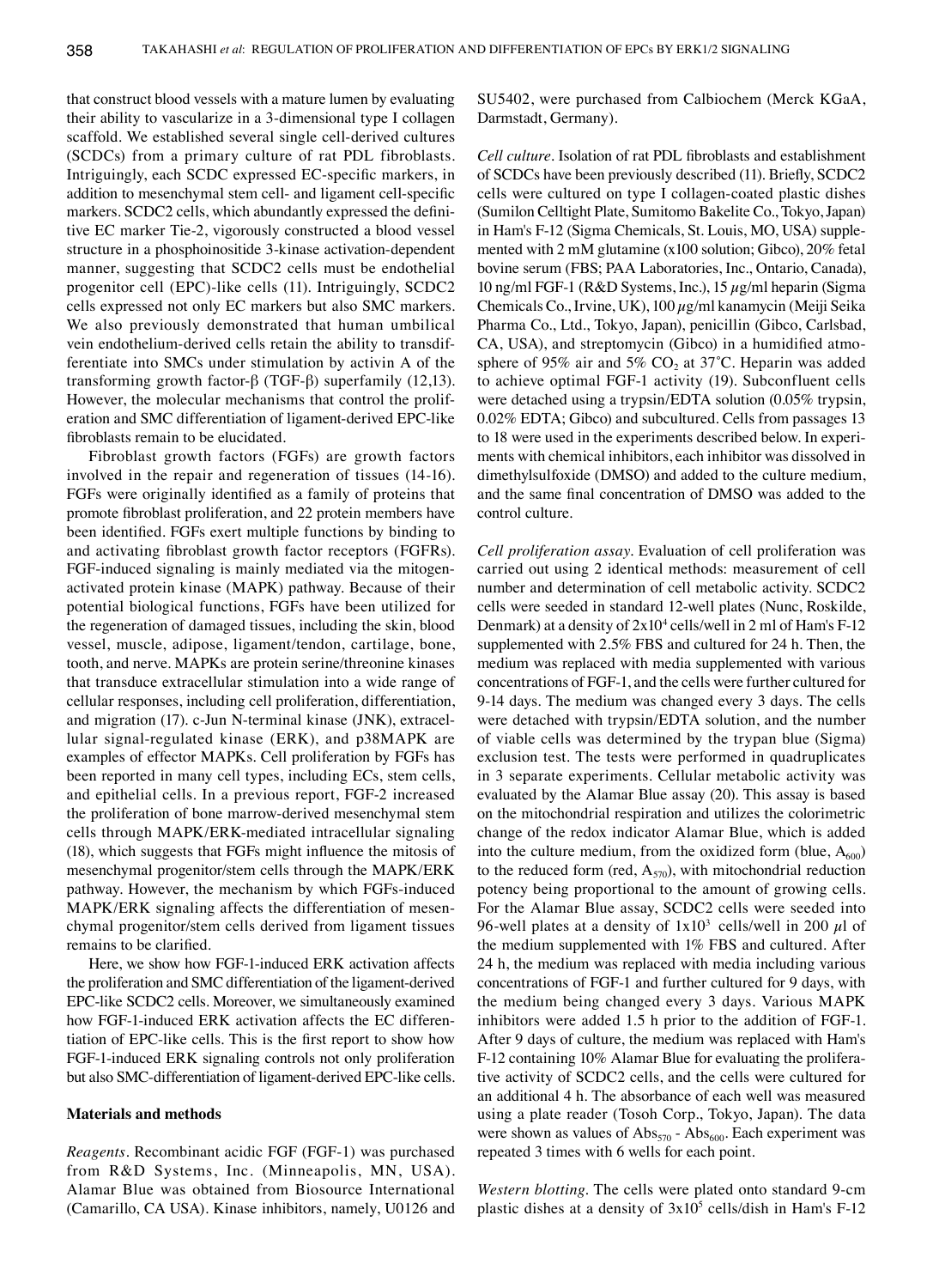containing 1% FBS. After 24 h, FGF-1 was added, and the cells were cultured for the indicated periods. For several experiments, signaling inhibitors were added 2 h before the addition of FGF-1. Cells were washed twice with PBS, harvested with a cell scraper in 70  $\mu$ l of 6X SDS sample buffer containing mercaptoethanol and sodium vanadate as a phosphatase inhibitor, and then boiled for 5 min. Equivalent amounts of samples were separated by SDS-PAGE using 12.5% polyacrylamide gels, and proteins were electrotransferred onto PVDF membranes (Millipore Corp., Bedford, MA, USA). The membranes were blocked with Tris-buffered saline plus 0.1% Tween-20 (TBS-T) containing 5% nonfat dry milk or 5% bovine serum albumin (BSA), as appropriate, for 1 h at room temperature, and then incubated with primary antibodies overnight at 4˚C. The primary antibodies, i.e., rabbit anti-ERK1/2, rabbit anti-p38MAPK, rabbit anti-JNK, rabbit anti-AKT, rabbit anti-phospho-ERK1/2, rabbit anti-phospho-p38MAPK, rabbit anti-phospho-JNK, mouse anti-phospho-AKT, and rabbit antiglyceraldehyde 3-phosphate dehydrogenase (GAPDH), were obtained from Cell Signaling Technology (Beverly, MA, USA). After being washed with TBS-T, the membranes were incubated with the appropriate horseradish peroxidase-conjugated anti-mouse or anti-rabbit secondary antibody (Cell Signaling). The target proteins were washed with TBS-T and detected by enhanced chemiluminescence with the Amersham ECL™ Western blotting analysis system (GE Healthcare, Amersham, UK). All other conditions and procedures for each blotting with various antibodies were according to the manufacturer's instructions. The detected blots were photographed using the photo image detection system CL-Cube L (Tohoku Electronic Industrial Co., Ltd.) and densitometrically measured using Image J (version 1.44). Data were expressed as the ratios of the quantity of the phosphorylated bands to that of the total molecular bands or bands of the reference protein GAPDH.

*Quantitative reverse transcriptase-polymerase chain reaction.* SCDC2 cells were seeded in 6-cm plastic dishes at a density of 1.3x10<sup>5</sup> cells/dish in 3 ml of Ham's F-12 containing 1% or 5% FBS. After 3 h, cells were untreated or treated with various concentrations of U0126, and 2 h later, stimulated with 16 ng/ml FGF-1 and then cultured for 48 h. Total-RNA was extracted with Isogen reagent (Nippongene, Tokyo, Japan) according to the manufacturer's instructions. First-strand cDNA was synthesized from total-RNA by using the PrimeScript RT Reagent kit (Takara Bio, Inc., Otsu, Japan). Quantitative reverse transcriptase-polymerase chain reaction (qRT-PCR) was performed on a Thermal Cycler Dice Real Time System (Takara) using SYBR® Premix Ex TaqIITM (Takara) with specific oligonucleotide primers. The mRNA expression levels for SMC and EC markers were normalized to that of the endogenous reference gene GAPDH and were shown as fold-increase or decrease relative to the level of the control sample. The primers used were α-SMA, AGCCAGTCGCCATCAGGAAC (sense) and CCGGAGC CATTGTCACACAC (antisense); h1-calponin, ACACTTT AACCGAGGTCCTGCCTA (sense) and CACGCTGGTCG TATTTCTG (antisense); Tie-2, TGCCCAGATATTGGTGT CCTTAAAC (sense) and AGCAGAACAGTCAATTCCTGC GTA (antisense); von Willebrand factor (vWF), CCTACAC TTTGTGGATGTGGAATGAC (sense) and GCGGAAGCCA

TTGGACAGA (antisense); and GAPDH, GGCACAGTCAA GGCTGAGAATC (sense) and ATGGTGGTGAAGACGCC AGTA (antisense).

*Immunofluorescence analysis.* SCDC2 cells were seeded onto coverslips in 6-cm plastic dishes at a density of  $6x10^3$  cells/cm<sup>2</sup>  $(1.3x10<sup>5</sup>$  cells/dish). After various treatments as described in the preceding section, the cells were cultured. The culture medium was changed every 3 days. Immunocytochemical analysis was performed on day 11. The cells cultured on the coverslips were fixed in 4% paraformaldehyde for 15 min and permeabilized with 0.2% Triton X-100 in PBS for 15 min. The cells were blocked with 3% (w/v) BSA in PBS for 1 h, and then incubated with anti-α-SMA rabbit polyclonal antiserum (1:200; Abcam Ltd., Cambridge, UK) or anti-calponin rabbit monoclonal antiserum (1:200; Abcam, Ltd.) for 1 h at room temperature. After being washed with PBS, the cells were incubated with Alexa Fluor 488-conjugated goat anti-rabbit IgG (1:200; Molecular Probes, Leiden, The Netherlands) for 30 min at room temperature. The cells were washed with PBS and labeled with DAPI (1:1,000; KPL Inc., Gaithersburg, MD, USA) and tetramethylrhodamine B isothiocyanate (TRITC)-conjugated phalloidin (38  $\mu$ M; Sigma-Aldrich, St. Louis, MO, USA) or Alexa Fluor 594 phalloidin (6.6  $\mu$ M; Invitrogen, Paisley, UK). Fluorescent signals were detected and photographed using an Olympus IX71 fluorescence microscope equipped with a DP72 digital camera (Olympus Corp., Tokyo, Japan).

*Statistical analysis.* Data are presented as means ± SD. Differences between treatments were evaluated using the Student's t-test for single comparisons. The results shown in all experiments were representative of at least 3 separate experiments. A P value of <0.05 was considered statistically significant.

# **Results**

*FGF-1 stimulates cell proliferation of SCDC2 cells through ERK1/2 phosphorylation.* SCDC2 cells proliferate vigorously in the presence of FGF-1. Therefore, we decided to investigate the signaling pathway of the growth-stimulating effect of FGF-1 on SCDC2 cells. Cell proliferation was evaluated by the Alarmar Blue assay as described in materials and methods. FGF-1 promoted cell growth in a dose-dependent manner at the concentration range of 2−16 ng/ml (Fig. 1). Similar results were observed in the determination of the cell number with the trypan blue exclusion test (data not shown). The time course study with 16 ng/ml FGF-1 showed continuous cell growth until the cells formed a confluent monolayer (data not shown). These results confirmed the growth-stimulatory effect of FGF-1 on SCDC2 cells. Further, we found this stimulatory effect to be completely inhibited by the addition of the FGFR inhibitor SU5402 at 10  $\mu$ M (Fig. 1). These results indicate the relevance of the FGF-1/FGFR complex and its downstream signaling to the growth of SCDC2 cells. Therefore, we examined the level of phosphorylation of the signaling molecules ERK1/2, p38MAPK, and AKT by Western blotting to determine the downstream signaling induced by FGF-1 stimulation. SCDC2 cells were stimulated with 16 ng/ml FGF-1, and samples were obtained at various time points. Stimulation with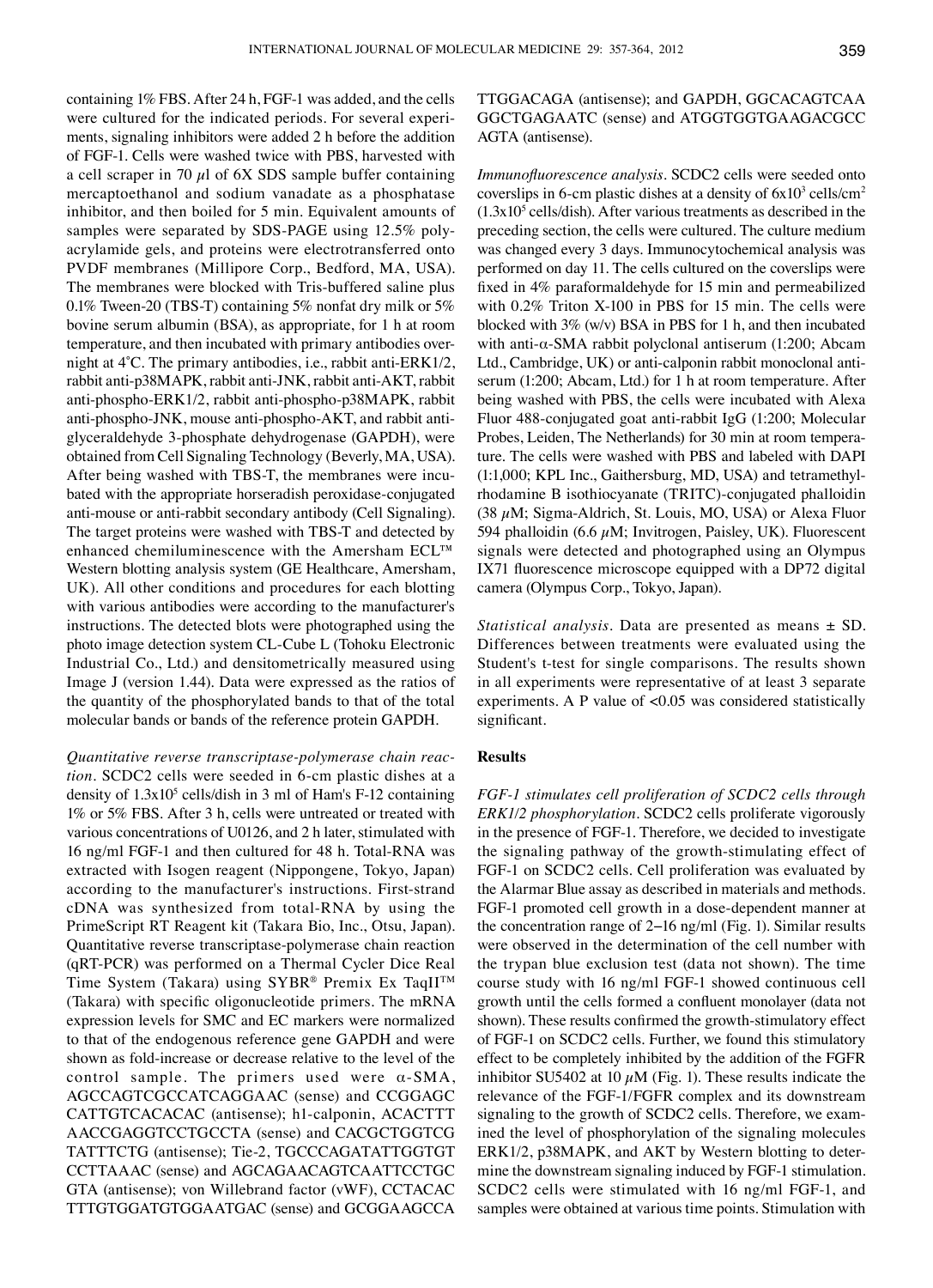

Figure 1. Dose-dependent induction of cell proliferation by FGF-1. SCDC2 cells were plated on 96-well plates (1x10<sup>3</sup> cells/well) in 200  $\mu$ l of Ham's F-12 containing 1% FBS and cultured for 24 h. FGF-1 was added at the indicated final concentrations, and the cells were further cultured; the medium was changed every 3 days. The FGFR inhibitor, SU5402 (10  $\mu$ M), was added in the culture medium 2 h before FGF-1 stimulation. The Alamar Blue assay was performed on day 9 as described in Materials and methods. The experiment was repeated at least 3 times. Data are represented as mean ± SD of 6 wells for each point. \* P<0.01; \*\*P<0.05.



Figure 2. Time course of ERK1/2 phosphorylation. SCDC2 cells were plated and cultured in Ham's F-12 containing 1% FBS. After 24 h, the cells were stimulated with 16 ng/ml FGF-1. (A) At various time points after FGF-1 stimulation, cell lysates were recovered and analyzed by Western blotting. (B) The band intensities detected by ECL were densitometrically measured using the Image J software, and the relative values of pERK/ERK were expressed as compared with the control cells (without FGF-1) at time 0. Experiments were repeated at least 3 times, and similar results were obtained.

FGF-1 upregulated the phosphorylation of ERK1/2, but had no significant effect on total ERK1/2 expression (Fig. 2A). The phospho-ERK1/2 level (pERK/ERK) peaked early (within 5 min) after FGF-1 stimulation, and then gradually decreased (Fig. 2B). The maximum phosphorylation level was more than 10-fold compared to the unstimulated control level. Moreover, a dose-dependent increase in ERK1/2 phosphorylation was observed with relatively low levels (1-4 ng/ml) of FGF-1 stimulation (data not shown). On the contrary, FGF-1 stimulation only slightly increased (<2-fold) the phosphorylation level of p38MAPK compared to the unstimulated control and did not significantly affect the phosphorylation levels of JNK and



Figure 3. Effects of ERK1/2 signaling inhibition on FGF-1-induced proliferation of SCDC2 cells. (A) SCDC2 cells were plated and cultured in Ham's F-12 containing 1% FBS. After 24 h, the cells were untreated or treated with various concentrations of U0126, and 2 h later, stimulated with 16 ng/ml FGF-1. After 5 min of FGF-1 stimulation, cell lysates were recovered and ERK1/2 phosphorylation was examined by Western blotting. (B) The cells were plated on 96-well plates and cultured in the presence of 1% FBS. After 24 h, various concentrations of U0126 were added, and 2 h later, cells were treated with 16 ng/ml FGF-1 and further cultured. The medium in all wells was changed every 3 days with fresh medium containing U0126 and FGF-1. The Alamar Blue cell proliferation assay was performed on day 9 as described in Materials and methods. Experiments were repeated at least 3 times. In (B), data are presented as means  $\pm$  SD of 6-wells for each point.  $P<0.01$ ;  $P<0.05$ .

AKT (data not shown). These results suggest that the ERK1/2 signaling pathway is the main mediator of the proliferative effects of FGF-1 on SCDC2 cells.

To confirm this finding, we investigated the effect of MEK-ERK signaling inhibition by adding the MEK inhibitor U0126 to the culture medium. We first examined the ERK1/2 phosphorylation in the presence of various concentrations (0.25-5  $\mu$ M) of U0126. Fig. 3A shows that pretreatment of SCDC2 cells with U0126 in a dose-dependent manner inhibited the phosphorylation of ERK1/2 induced by FGF-1. The phosphorylation level of ERK1/2 at 5  $\mu$ M U0126 was similar to or rather lower than that of the unstimulated cells (Fig. 3A-b). The solvent for U0126, DMSO, which was used as a control, had almost no significant effect on the level of phosphorylation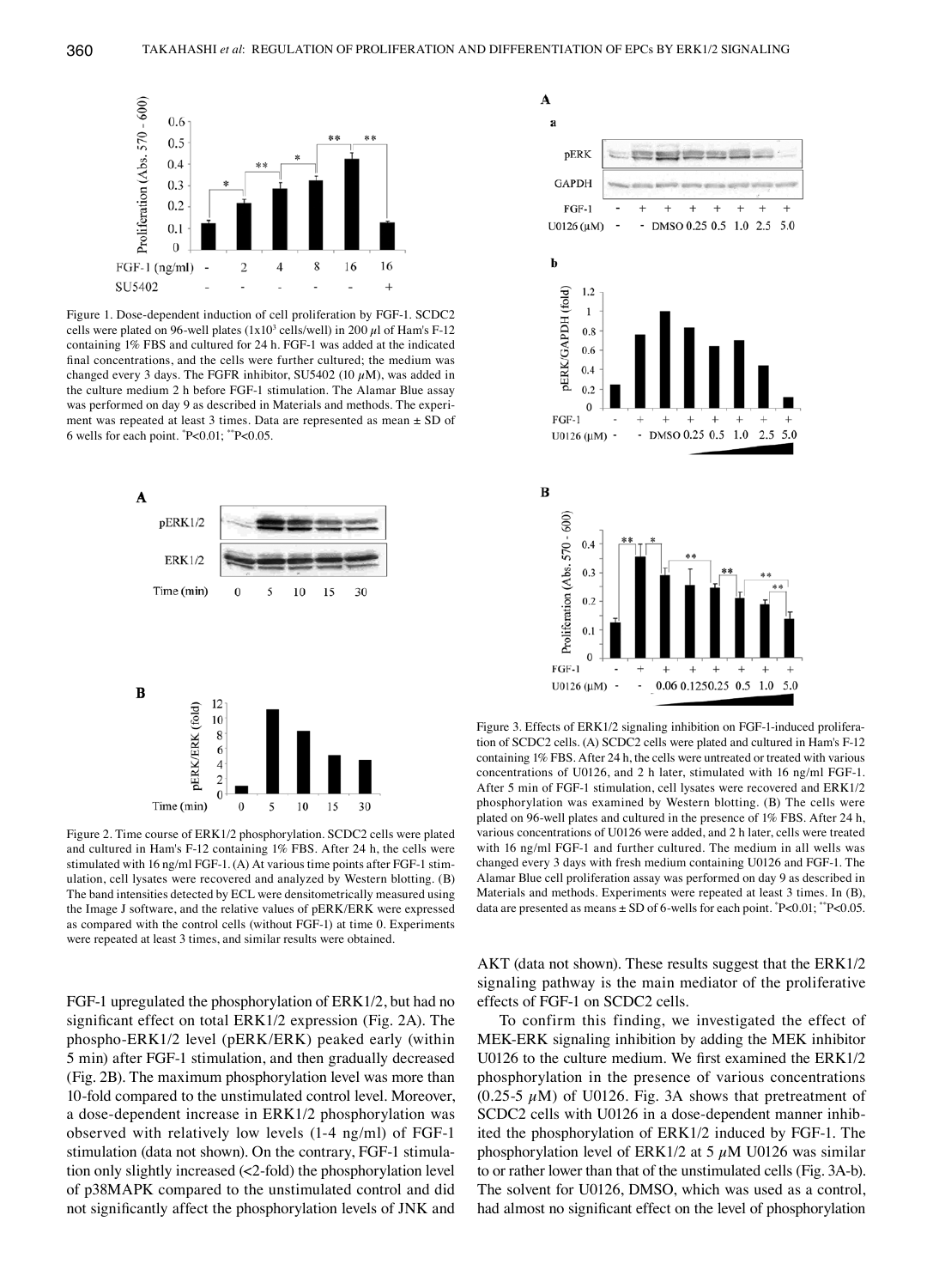

Figure 4. Effects of ERK1/2 signaling inhibition under FGF-1 stimulation on the expression of SMC markers in SCDC2 cells. (A) SCDC2 cells were plated onto 6-cm dishes in Ham's F-12 containing 5% FBS. After 3 h, cells were untreated or treated with various concentrations of U0126 and, 2 h later, stimulated with 16 ng/ml FGF-1. After further cultivation for 48 h, total-RNA was isolated, and qRT-PCR of SMC marker mRNAs (a, α-SMA; b, h1-calponin) was performed on a Thermal Cycler Dice Real Time System as described in Materials and methods. GAPDH was analyzed as an endogenous reference mRNA. Data are represented as the means ± SD of 4 dishes for each point. \*P<0.01; \*\*P<0.05. (B) SCDC2 cells were seeded onto coverslips in 6-cm plastic dishes in 1% FBS-containing Ham's F-12. After various treatments as described in (A), immunocytochemical analysis was performed on day 11. The cells on the coverslips were fixed in 4% paraformaldehyde, permeabilized with 0.2% Triton X-100, and blocked with 1% BSA in PBS. Cells were then incubated with anti-α-SMA rabbit polyclonal antiserum (a; 1:200) and anti-calponin rabbit monoclonal antibody (b; 1:200). After being incubated with Alexa Fluor 488-conjugated goat anti-rabbit IgG (1:200), the cells were stained with TRITC-labeled phalloidin, and fluorescent signals were detected and photographed. The details are described in Materials and methods. DMSO was used as solvent for U0126. Original magnification: upper 2 rows, x40; lower 2 rows, x200. Scale bar, 50  $\mu$ m.

of ERK1/2 in both unstimulated (data not shown) and FGF-1 stimulated SCDC2 cells (Fig. 3A). Next, we examined the effect of U0126 on FGF-1-induced cell proliferation. U1026 inhibited the FGF-1-induced cell proliferation of SCDC2 cells (Fig. 3B) in a dose-dependent manner at the concentration range of 0.06-5  $\mu$ M, with 5  $\mu$ M U0126 almost completely inhibiting the cell proliferation induced by 16 ng/ml FGF-1. These results indicate that FGF-1 promotes SCDC2 cell proliferation mediated by FGFR and the downstream MEK-ERK1/2 signaling pathway.

*Inhibition of FGF-1-induced MEK-ERK1/2 signaling induces the differentiation of SCDC2 cells into SMC-like cells.* To investigate the effects of FGF-1-induced MEK-ERK1/2 signaling on the expression status of EC- and SMC-specific markers in FGF-1-stimulated SCDC2 cells, the cells were pretreated with various concentrations (0.06-5  $\mu$ M) of U0126, and then stimulated with FGF-1. The mRNA and protein expression levels of the SMC-specific markers α-SMA and h1-calponin in the U0126-treated SCDC2 cells under FGF-1 stimulation were evaluated by qRT-PCR and immunocytochemical analyses, respectively. U0126 treatment increased the mRNA expression levels of both  $α$ -SMA (Fig. 4A-a) and h1-calponin (Fig. 4A-b) in a dose-dependent manner at the concentration range of 1-5  $\mu$ M compared to the untreated or DMSO-treated control cells. Immunocytochemical analysis (Fig. 4B) revealed that the presence of  $4 \mu$ M U0126 in SCDC2 cell culture under 10 ng/ml FGF-1 stimulation enhanced α-SMA staining compared to the DMSO-treated control cells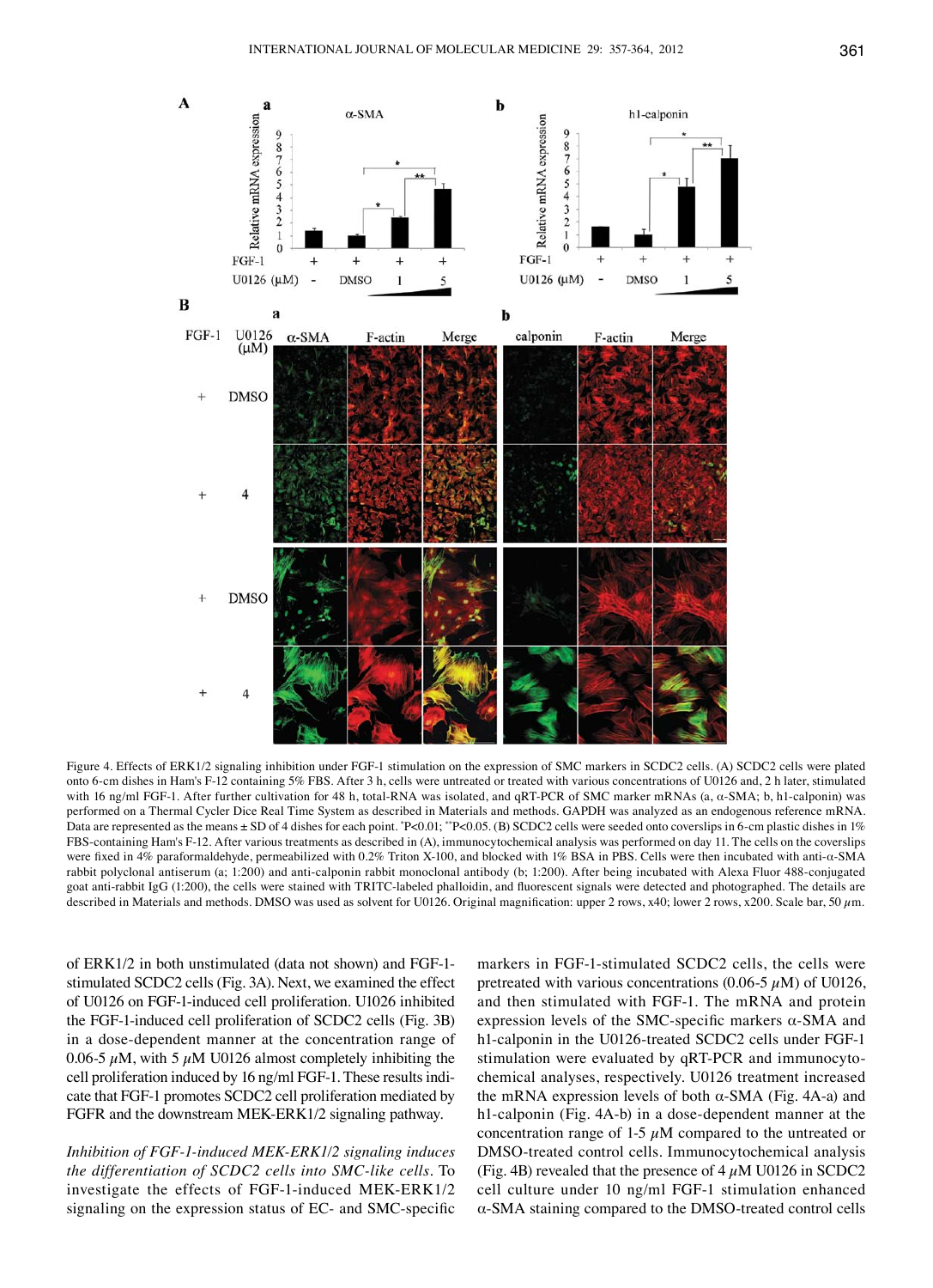

Figure 5. Effects of ERK1/2 signaling inhibition on the expression of EC markers in SCDC2 cells under FGF-1 stimulation. (A) SCDC2 cells were plated onto 6-cm culture dishes in Ham's F-12 containing 5% FBS. After 3 h, cells were untreated or treated with various concentrations of U0126, and 2 h later, stimulated with 16 ng/ml FGF. After 48 h, total-RNA was isolated and qRT-PCR of EC marker mRNAs (a) Tie-2; (b) vWF was performed as described in the legend to Fig. 4. Data are represented as mean ± SD of 4 dishes for each point. \*P<0.01; \*\*P<0.05. (B) SCDC2 cells were plated onto individual wells of type I collagen-coated 8-chamber slides in 5% FBS-containing Ham's F-12 at a density of 1x10<sup>4</sup> cells/well. After 48 h of cultivation, the cells were fixed in 4% paraformaldehyde, permeabilized with 0.2% Triton X-100, and blocked with 1% BSA in PBS. Cells were then incubated with anti-Tie-2 rabbit polyclonal antiserum (1:50; b) or the same protein amount of normal rabbit IgG as a control (a) for 1 h. After being washed with 0.2% Triton X-100 in PBS, the cells were incubated with Alexa Fluor 488-conjugated goat anti-rabbit IgG (1:1,000). The cells were then washed and stained with DAPI and Alexa Fluor 594 phalloidin (6.6  $\mu$ M; Invitrogen, Paisley, UK). Fluorescent signals were detected and photographed as described in Materials and methods. Scale bar, 50  $\mu$ m.

(Fig. 4B-a). A similar result was observed in the staining of calponin (Fig. 4B-b). Both α-SMA and calponin showed stronger staining with increasing concentrations of U0126 (data not shown). On the other hand, U0126 treatment did not significantly affect the mRNA expression of the EC-specific markers Tie-2 and vWF in FGF-1-stimulated SCDC2 cells (Fig. 5A). In addition, the results of immunocytochemistry studies revealed that treatment with up to 5  $\mu$ M U0126 under FGF-1 stimulation did not significantly affect the expression levels of these proteins (data not shown), although SCDC2 actually expresses Tie-2 protein (green in Fig. 5B-b) and vWF (data not shown). These results suggest that the large population of SCDC2 cells maintained an EC-like characteristic, even if FGF-induced ERK1/2 signaling was inhibited by U0126, and that FGF-1-induced ERK1/2 signaling suppresses the SMC-like differentiation of SCDC2 cells.

*Inhibition of FGF-1-induced MEK-ERK1/2 signaling induces actin polymerization in SCDC2 cells.* Immunocytochemical analysis of  $\alpha$ -SMA (Fig. 4B-a) further revealed that U0126 treatment under FGF-1 stimulation induced the polymerization of α-SMA. Images captured at higher magnification (lower 2 rows) show the clearly stained polymerized  $\alpha$ -SMA fibers (green, bottom left) in the U0126-treated SCDC2 cells. The U0126-induced actin polymerization suggests that the altered cells harbor SMC-like characteristics.

## **Discussion**

FGF intracellular signaling is mainly mediated by the MAPK pathway. JNK, ERK, and p38MAPK are examples of effector MAPKs. Among them, FGF-2-stimulated ERK1/2 induces

the proliferation of ECs and the differentiation of progenitor stem cells into ECs, SMCs, and neural cells (21-23). As shown in Figs. 1-3, FGF-1 positively upregulated the proliferation of ligament-derived EPC-like SCDC2 cells mainly through the ERK1/2-mediated pathway, which is in agreement with the findings of previous reports. Analysis of the activation of other MAPKs, i.e., p38 MAPK and JNK, showed that FGF-1 induced low level (<2-fold) p38 MAPK phosphorylation, whereas no significant activation of JNK was observed (data not shown).

FGF/ERK signaling controls the pluripotency and lineage specification of different states of stem cells, including separation of the pluripotent epiblast and primitive endoderm in the blastocyst during early embryonic developmental stages (24). In addition, autocrine FGF-induced ERK1/2 signaling occurs in the embryonic stem (ES) cells and is required to initiate the differentiation of the cells into neural lineage (25,26). FGF-4/ ERK signaling plays important roles in the ES cell commitment into the endoderm or germ lineage (27). Intriguingly, Ying *et al* found that addition of the FGFR inhibitor SU5402 or the ERK (MEK) inhibitor PD184352 could maintain mouse ES cells in an undifferentiated state in the presence of leukemia inhibitory factor (28). On the other hand, FGF may indirectly maintain human ES cells in an undifferentiated state by inducing TGF-β1 and activin A secretion in their feeder cells (29). Thus, FGF-stimulated ERK intracellular signaling plays various and, sometimes, contrasting roles in early ES cells. FGF/ERK maintains pluripotency and drives lineage differentiation. In contrast, in adult stem cells such as bone marrow-derived mesenchymal stem cells, FGF-2 induces self-renewal of ES cells and is involved in the maintenance of their multi-lineage differentiation potential (30) through ERK-mediated cellular signaling (31).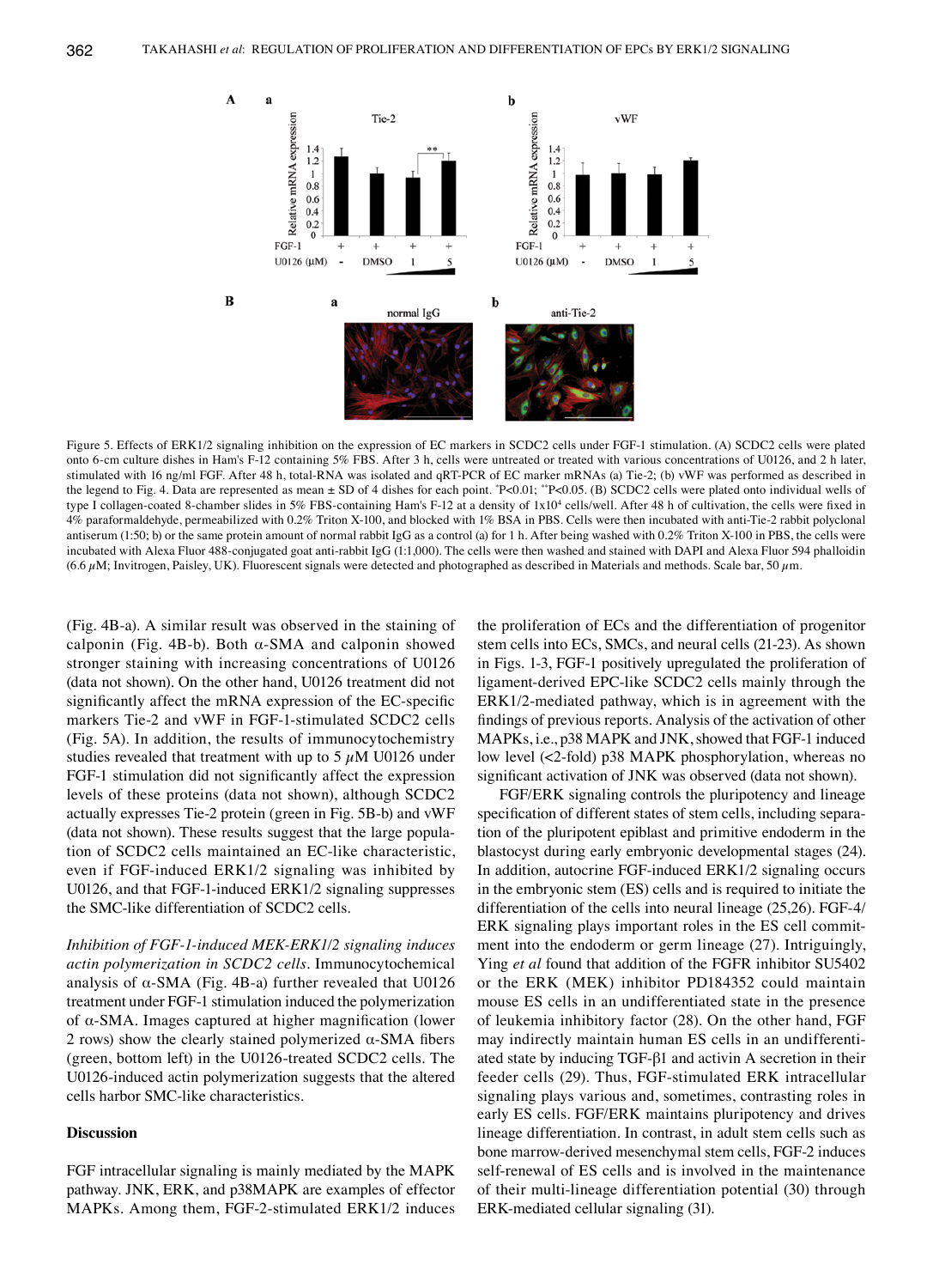The important point to note is how cells coordinate proliferation and differentiation during early development and tissue regeneration. In general, growth and proliferation are poorly compatible with differentiation, and proliferation/differentiation switches have been demonstrated in different cell types (32-34). Upon differentiation of the progenitor/stem cells during regeneration or reconstruction of damaged tissues, the expression of the proliferation module such as transcription factors and intracellular signals for cell growth is uniformly suppressed, suggesting that proliferation and differentiation modules may correspond to 2 alternative states of the molecular network (35). The molecular mechanisms that control the proliferation/differentiation switch in progenitor/stem cells, which would be an invaluable information for establishing novel progenitor/stem cell therapies for regenerative medicine remain to be clarified. Self-renewal and differentiation of vascular progenitor cells is necessary especially for the regeneration of damaged ligament tissues; however, the intracellular signals involved in the control of these events are still unknown.

In the present study, inhibition of FGF-induced phosphorylation of ERK1/2 by U0126 treatment suppressed the proliferation of SCDC2 cells (Fig. 3) and induced their differentiation into SMCs (Fig. 4). As shown in Fig. 3A, U0126 inhibited FGF-1 induced ERK1/2 phosphorylation in a dose-dependent manner. Intriguingly, the status of ERK1/2 phosphorylation in the SCDC2 cells was parallel to that of the proliferative activity of the cells. On the other hand, the status of ERK1/2 phosphorylation was inversely correlated with the expression status of SMC markers in the cells. These results suggest that FGF-induced ERK1/2 signaling reciprocally regulates the proliferation and SMC differentiation of ligament-derived EPC-like cells, thus implicating ERK1/2 as a key molecule in the regulation of the proliferation/SMC-differentiation switch in the cells. Intriguingly, as shown in Fig. 4B-a, U0126 treatment induced α-SMA polymerization in SCDC2 cells under FGF-1 stimulation, suggesting that FGF-1-induced ERK1/2 signaling controls the dynamics of the cytoskeletal network. Actin polymerization is necessary for contraction and tension development in SMCs (36). Moreover, the upregulation of h1-calponin (Figs. 4A-b and B-b), which acts as an actin-myosin II-regulating protein, strongly suggested that the induced SMC might act as a functional cell. Therefore, it is plausible that the inhibition of ERK1/2-mediated signaling in SCDC2 cells under FGF-1 stimulation might promote not only the expression of SMC-marker genes but also the emergence of SMC-like contractile characteristics in the cells.

On the other hand, as shown in Fig. 5, the expression levels of EC markers were almost constant, whereas those of SMC markers were significantly upregulated in the U0126-treated SCDC2 cells. This may indicate that a large population of SCDC2 cells maintained an EC-like characteristic, even if FGF-1-induced ERK1/2 signaling was inhibited by U0126. Thus, ERK1/2 signal disruption might not sufficiently induce the terminal SMC differentiation of EPC-like SCDC2 cells.

Previous reports demonstrated that TGF-β upregulated the expression of SMC markers in vascular SMCs through activation of the transcription factor Krüppel-like factor 4 (KLF4) (37). In addition, the TGF-β-induced transcription factor myocardin transactivated multiple SMC-specific transcriptional regulatory elements in undifferentiated mesenchymal cells (38). The downregulation of ERK1/2 activity in FGF-1 stimulated SCDC2 cells may cause TGF-β secretion, and the secreted TGF-β, in turn, may induce the SMC differentiation of SCDC2 cells in an autocrine fashion. An investigation is under way in our laboratory on whether TGF-β signaling plays a crucial role in the terminal SMC differentiation of ligamentderived EPC-like cells.

Thus, FGF-1-induced ERK1/2 signaling not only promotes the proliferation of ligament-derived EPC-like fibroblasts, but also suppresses the SMC differentiation of EPC-like cells. The FGF-1-induced ERK1/2 activity gradient controls the proliferation/SMC-differentiation switch of the cells. These results suggest that FGF-1 controls the vascular network construction around the ligament tissue by regulating the proliferation and SMC differentiation of EPC-like cells through ERK-mediated signaling. Our findings provide new insights toward the establishment of new cell therapeutic methods for ligament regeneration by constructing a vascular network composed of ECs and SMCs for nutrient delivery to the damaged ligament tissue with the ligament-derived EPC-like fibroblasts.

## **Acknowledgements**

This study was supported in part by Grants-in-Aid for Scientific Research (no. 22791935 to N.O., no. 22791936 to N.T., no. 23592896 to A.I., no. 22592076 to M.K., no. 19791370 to N.C.) from the Ministry of Education, Culture, Sports, Science, and Technology of Japan; the Open Research and High-Tech Research Project from the Ministry of Education, Culture, Sports, Science, and Technology of Japan; a Grant-in-Aid for Strategic Medical Science Research Center from the Ministry of Education, Culture, Sports, Science, and Technology of Japan, 2010-2014; and grants from the Keiryokai Research Foundation (no. 100 to N.C., 2008; no. 103 to A.I., 2009).

#### **References**

- 1. Ju YJ, Tohyama H, Kondo E, Yoshikawa T, Muneta T, Shinomiya K and Yasuda K: Effects of local administration of vascular endo- thelial growth factor on properties of the in situ frozen-thawed anterior cruciate ligament in rabbits. Am J Sports Med 34: 84-91, 2006.
- 2. Hou LT and Yaeger JA: Cloning and characterization of human gingival and periodontal ligament fibroblasts. J Periodontol 64: 1209-1218, 1993.
- 3. McCulloch CA: Progenitor cell populations in the periodontal ligament of mice. Anat Rec 211: 258-262, 1985.
- 4. Pitaru S, Pritzki A, Bar-Kana I, Grosskopf A, Savion N and sion of cementum attachment protein in human periodontal ligament clones. Connect Tissue Res 43: 257-264, 2002.
- 5. Nakamura T, Yamamoto M, Tamura M and Izumi Y: Effects of growth/differentiation factor-5 on human periodontal ligament cells. J Periodontal Res 38: 597-605, 2003.
- 6. Trubiani O, Isgro A, Zini N, Antonucci I, Aiuti F, Di Primio R, Nanci A, Caputi S and Paganelli R: Functional interleukin-7/ interleukin-7Ralpha, and SDF-1alpha/CXCR4 are expressed by human periodontal ligament derived mesenchymal stem cells. J Cell Physiol 214: 706-713, 2008.
- 7. Shi S, Bartold PM, Miura M, Seo BM, Robey PG and Gronthos S: The efficacy of mesenchymal stem cells to regenerate and repair dental structures. Orthod Craniofac Res 8: 191-199, 2005.
- 8. Seo BM, Miura M, Gronthos S, Bartold PM, Batouli S, Brahim J, potent postnatal stem cells from human periodontal ligament. Lancet 364: 149-155, 2004.